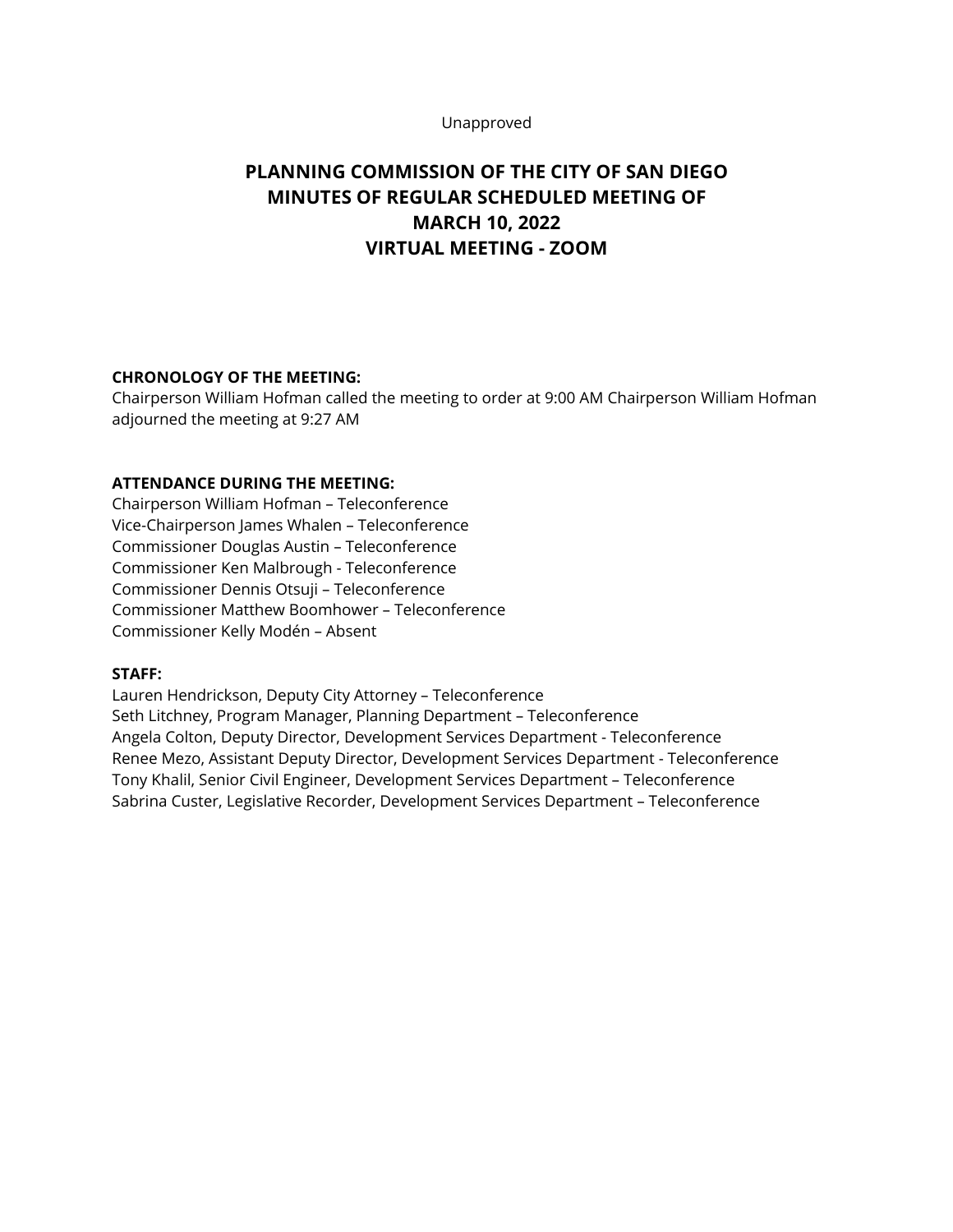#### **ANNOUNCEMENTS/NON-AGENDA PUBLIC COMMENT**

None.

**REQUESTS FOR ITEMS TO BE CONTINUED AND/OR WITHDRAWN** None

**REQUEST FOR ITEMS TO BE PLACED ON THE CONSENT AGENDA** None

**APPROVAL OF THE AGENDA**

Approved

#### **DIRECTOR'S REPORT**

Elyse Lowe, Director, Development Services Department – "Good Morning Chair Hofman and members of the Planning Commission. It is my distinct pleasure to be here today on behalf of the Mayor and the City of San Diego to give a thank you to Vice-Chair Whalen and Commissioner Austin for their service to the Planning Commission. I understand that today will likely be the last meeting of the Commissioners. It is absolutely important for me to take a moment here to thank you both for your exemplary service. Your thoughtful commentary over the years, sometimes colorful commentary. Your participation, your volunteer time that you have spent. I can't even imagine the number of hours that you both have spent in the many years under this appointment. Just wanted to make sure that your contributions have helped San Diegans enjoy a better quality of life. From your design comments, Commissioner Austin's expertise and architecture site design. Vice-Chair Whalen with his expertise in stormwater and environmental issues. Your consult to the city through this commission has just been absolutely fabulous. We have really enjoyed working with you. Thank you so much for caring about our staff, and asking thoughtful questions, and challenging them. We are going to miss you. You are going to be succeeded by some fantastic people that we look forward to get to knowing, but it has been our pleasure so thank you very, very much."

Seth Litchney, Program Manager, Planning Department - "Build Better SD initiative is currently under public review. This is a citywide initiative to enable faster delivery of public spaces across the city in an equitable and sustainable manner. It included code amendment improvements program and an update to the development impact fee structure. We will be hosting a workshop on zoom tonight from 6PM to 7:30PM. There is more information, including registration links for the zoom meeting on [www.sandiego.gov/buildbettersd](http://www.sandiego.gov/buildbettersd)

# **COMMISSION COMMENT**

None

#### **AGENDA ITEMS**

### **ITEM 1: \*HOUSING ACTION PACKAGE ACCESSORY DWELLING UNIT BONUS PROGRAM AMENDMENT City Council District:** All **Plan Area**: Citywide **Staff:** Melissa Garcia

Speakers on the project: Geoff Hueter, Sharon Gehl